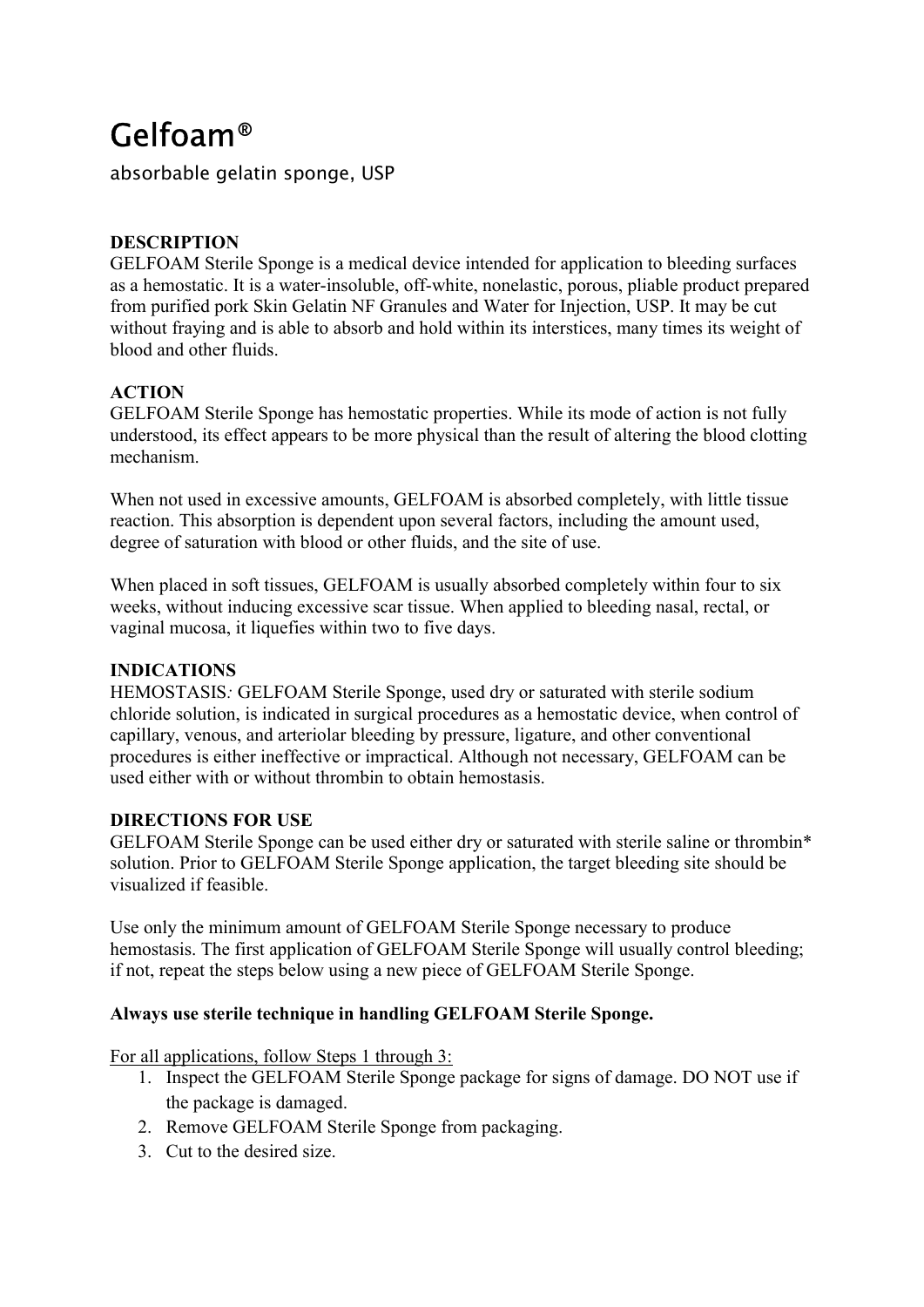When applied dry:

- 1. **Manually compress** a single piece of GELFOAM Sterile Sponge.
- 2. Apply to the bleeding site. Hold GELFOAM Sterile Sponge in place with **moderate pressure** until hemostasis is achieved. Use a pledget of cotton or small gauze sponge as necessary.
- 3. If used, wet the pledget or gauze with a few drops of sterile saline before removing. *(Wetting the pledget or gauze will prevent pulling up the GELFOAM Sterile Sponge, which by then should enclose a firm clot.)*

# When applied wet:

- 1. Immerse GELFOAM Sterile Sponge in sterile saline or thrombin solution.
- 2. Remove from saline or thrombin solution and **squeeze between gloved fingers to expel air bubbles.**
- 3. Replace in saline or thrombin solution until needed. *(GELFOAM Sterile Sponge should promptly return to its original size and shape in the solution. If it does, go to Step 7. If it does not, follow Steps 4 and 5.)*
- 4. Remove from saline or thrombin solution again and **knead vigorously until all air is expelled.**
- 5. Return GELFOAM Sterile Sponge to saline or thrombin solution and ensure it expands to its original size and shape.
- 6. **If desired, blot to dampness on gauze to remove excess fluid.**
- 7. Apply to the bleeding site. Hold in place with **moderate pressure** using a pledget of cotton or small gauze until hemostasis is achieved.
- 8. Remove the pledget or gauze by wetting it with a few drops of sterile saline. *(Wetting the pledget or gauze will prevent pulling up the GELFOAM Sterile Sponge, which by then should enclose a firm clot.)*

# Notes:

- It is not necessary to use suction over the pledget of cotton or gauze to draw blood into the GELFOAM Sterile Sponge as the GELFOAM Sterile Sponge will draw up sufficient blood by capillary action.
- Once hemostasis is achieved, GELFOAM Sterile Sponge may be left at the bleeding site when necessary. GELFOAM Sterile Sponge may be left in place when applied to mucosal surfaces until it liquefies.
- Since GELFOAM Sterile Sponge causes little more cellular reaction than does the blood clot, the wound may be closed over it.
- **For use with thrombin, consult the thrombin insert for complete prescribing information and proper sample preparation.**

\* Prepared as per thrombin label instructions.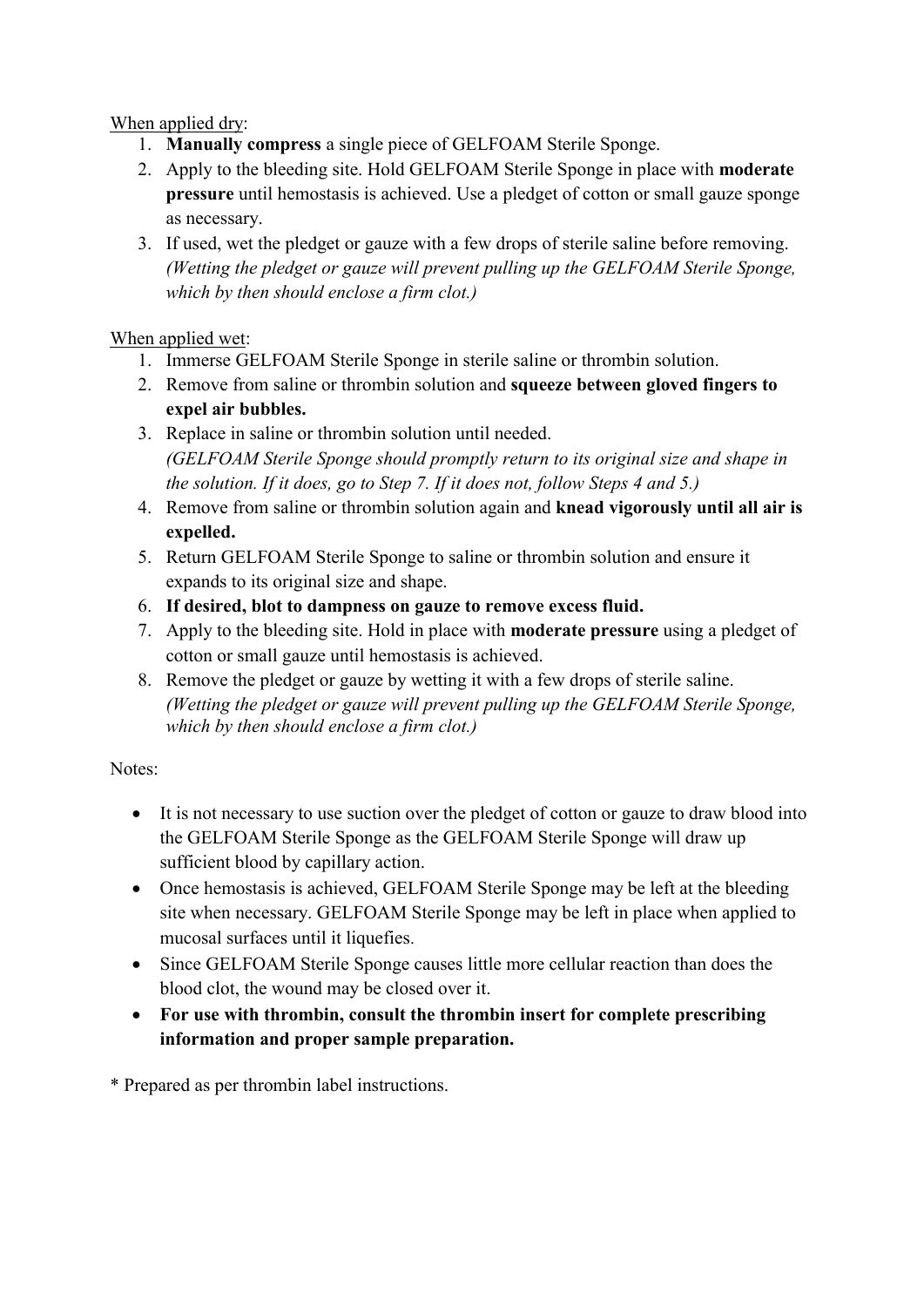### **CONTRAINDICATIONS**

GELFOAM Sterile Sponge should not be used in closure of skin incisions because it may interfere with healing of the skin edges. This is due to mechanical interposition of gelatin and is not secondary to intrinsic interference with wound healing.

GELFOAM must not be placed in intravascular compartments because of the risk of embolization.

Do not use GELFOAM Sterile Sponge in patients with known allergies to porcine collagen (see **WARNINGS**).

#### **WARNINGS**

Life-threatening anaphylactic reactions, including death, have been reported after exposure to absorbable gelatin. Patients with history of allergies to porcine products may be at risk of serious acute hypersensitivity reactions, including anaphylaxis (see

**CONTRAINDICATIONS**). If an anaphylactic reaction is observed, absorbable gelatin administration should be immediately discontinued and any applied product removed.

GELFOAM Sterile Sponge is not intended as a substitute for meticulous surgical technique and the proper application of ligatures, or other conventional procedures for hemostasis.

GELFOAM is supplied as a sterile product and must not be re-sterilized. Unused, opened envelopes of GELFOAM must be discarded.

To prevent contamination, employ aseptic procedure in opening envelope and withdrawing GELFOAM. If the envelope is damaged, the contained GELFOAM must not be used.

Only the minimum amount of GELFOAM necessary to achieve hemostasis should be used. Once hemostasis is attained, excess GELFOAM should be carefully removed.

The use of GELFOAM is not recommended in the presence of infection. GELFOAM should be used with caution in contaminated areas of the body. If signs of infection or abscess develop where GELFOAM has been positioned, reoperation may be necessary in order to remove the infected material and allow drainage.

Although the safety and efficacy of the combined use of GELFOAM with other agents such as topical thrombin has not been evaluated in controlled clinical trials, if in the physician's judgment concurrent use of other agents is medically advisable, the product literature for that agent should be consulted for complete prescribing information.

While packing a cavity for hemostasis is sometimes surgically indicated, GELFOAM should not be used in this manner unless excess product not needed to maintain hemostasis is removed.

Whenever possible, it should be removed after use in laminectomy procedures and from foramina in bone, once hemostasis is achieved. This is because GELFOAM may swell to its original size on absorbing fluids, and produce nerve damage by pressure within confined bony spaces.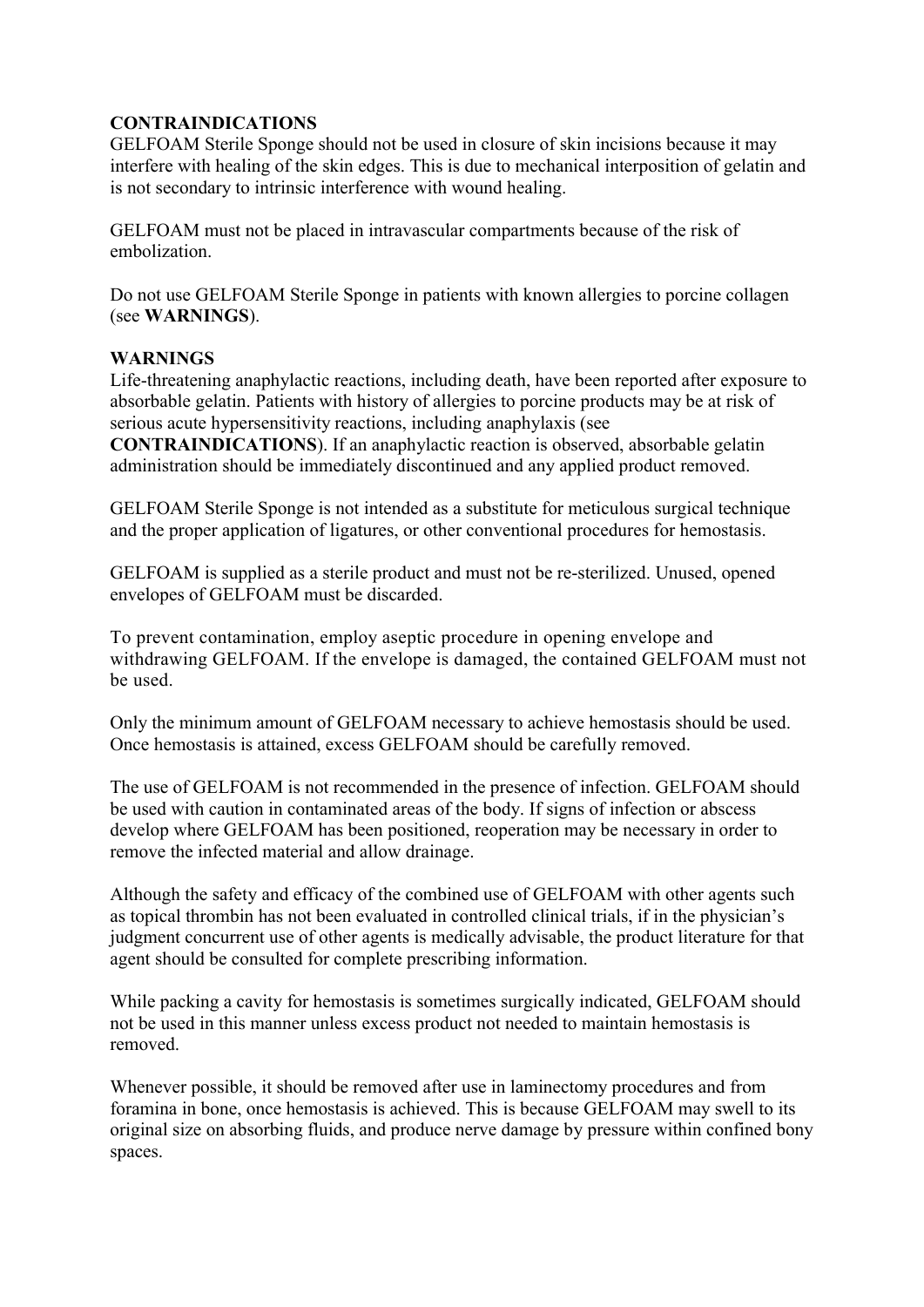The packing or wadding of GELFOAM, particularly within bony cavities, should be avoided, since swelling to original size may interfere with normal function and/or possibly result in compression necrosis of surrounding tissues.

## **PRECAUTIONS**

GELFOAM should not be placed in the vicinity of the cerebral ventricular space or where there is a possibility of a cerebrospinal fluid fistula to the target bleeding site. GELFOAM should also not be used as a tissue substitute to repair tissue defects of the dura or the cranium. GELFOAM may migrate from central nervous system (CNS) surgical sites into the cerebral ventricular space and compromise the cerebrospinal fluid circulation. Hydrocephalus and cerebrospinal fluid retention, requiring a re-intervention to remove GELFOAM residue, have been reported in adult and pediatric patients (see **ADVERSE REACTIONS**). In some cases, these complications occurred several months after use of GELFOAM.

Use only the minimum amount of GELFOAM Sterile Sponge needed for hemostasis, holding it at the site until bleeding stops and then removing the excess.

GELFOAM should not be used for controlling postpartum hemorrhage or menorrhagia.

GELFOAM should not be used in conjunction with autologous blood salvage circuits since the safety of this use has not been evaluated in controlled clinical trials. It has been demonstrated that fragments of another hemostatic agent, microfibrillar collagen, pass through the 40μ transfusion filters of blood scavenging systems.

Microfibrillar collagen has been reported to reduce the strength of methyl-methacrylate adhesives used to attach prosthetic devices to bone surfaces. As a precaution, GELFOAM should not be used in conjunction with such adhesives.

GELFOAM is not recommended for the primary treatment of coagulation disorders.

It is not recommended that GELFOAM be saturated with an antibiotic solution or dusted with antibiotic powder.

Positioning of the patient resulting in negative peripheral venous pressure during a procedure has been reported to be a contributing factor resulting in intravascular migration of gelatin and life-threatening thromboembolic events and should be avoided.

### **ADVERSE REACTIONS**

Life-threatening anaphylactic reactions, including death, have been reported after exposure to absorbable gelatin (see **WARNINGS**).

Product migration to the cerebral ventricular space followed by hydrocephalus or cerebrospinal fluid retention leading to secondary intervention, has been reported following neurosurgery in the vicinity of the ventricular space (see **PRECAUTIONS**).

There have been reports of fever associated with the use of GELFOAM, without demonstrable infection. GELFOAM Sterile Sponge may serve as a nidus of infection and abscess formation<sup>1</sup>, and has been reported to potentiate bacterial growth. Giant-cell granuloma has been reported at the implantation site of absorbable gelatin product in the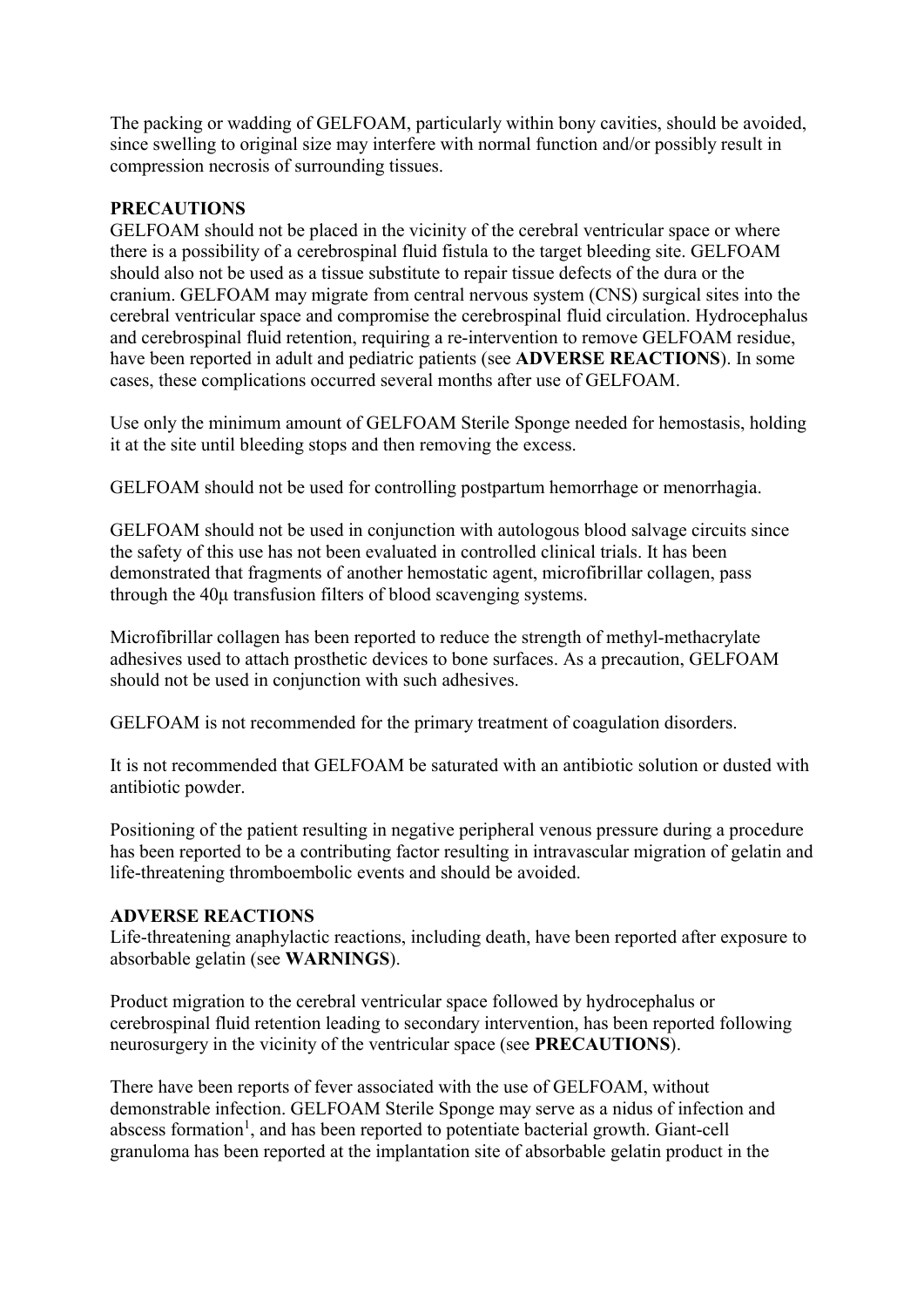brain, 2 as has compression of the brain and spinal cord resulting from the accumulation of sterile fluid $3$ 

Foreign body reactions, encapsulation of fluid and hematoma have also been reported.

After placement, absorbable hemostatic agents may be visible on imaging studies until they are fully absorbed, which could be interpreted as pseudotumor/pseudomass appearance.

Pseudoinfection/pseudoabscess has also been reported in the literature.

Pseudotumor/pseudomass and pseudoinfection/pseudoabscess may result in additional invasive procedures, reoperations, and prolonged hospital stays.

When GELFOAM was used in laminectomy operations, multiple neurologic events were reported, including but not limited to cauda equina syndrome, spinal stenosis, meningitis, arachnoiditis, headaches, paresthesias, pain, bladder and bowel dysfunction, and impotence.

Excessive fibrosis and prolonged fixation of a tendon have been reported when absorbable gelatin products were used in severed tendon repair.

Toxic shock syndrome has been reported in association with the use of GELFOAM in nasal surgery.

Fever, failure of absorption, and hearing loss have been reported in association with the use of GELFOAM during tympanoplasty.

#### **Adverse Reactions Reported from Unapproved Uses**

GELFOAM is not recommended for use other than for topical application to bleeding surfaces as a hemostatic agent.

While some adverse medical events following the unapproved use of GELFOAM have been reported (see **ADVERSE REACTIONS**), other potential harms associated with such use may not have been reported.

When GELFOAM has been used during intravascular catheterization for the purpose of producing vessel occlusion, the following adverse events have been reported; vessel recanalization, intravascular gelatin migration, fever, end organ ischemia and infarction, pancreatitis, post-embolization syndrome, ischemia and infarction at unintended locations (such as duodenum and pancreas), duct stenosis (such as bile duct stenosis), gangrene, infection, necrosis, organ dysfunction, infertility, embolization of extremities, pulmonary embolization, splenic abscess, asterixis, and death.

The following adverse medical events have been associated with the use of GELFOAM for repair of dural defects encountered during laminectomy and craniotomy operations: fever, infection, leg paresthesias, neck and back pain, bladder and bowel incontinence, cauda equina syndrome, neurogenic bladder, impotence, and paresis.

The following adverse medical events have been associated with the use of GELFOAM with or without bone dust for repair of dural and cranial defects encountered during burr-hole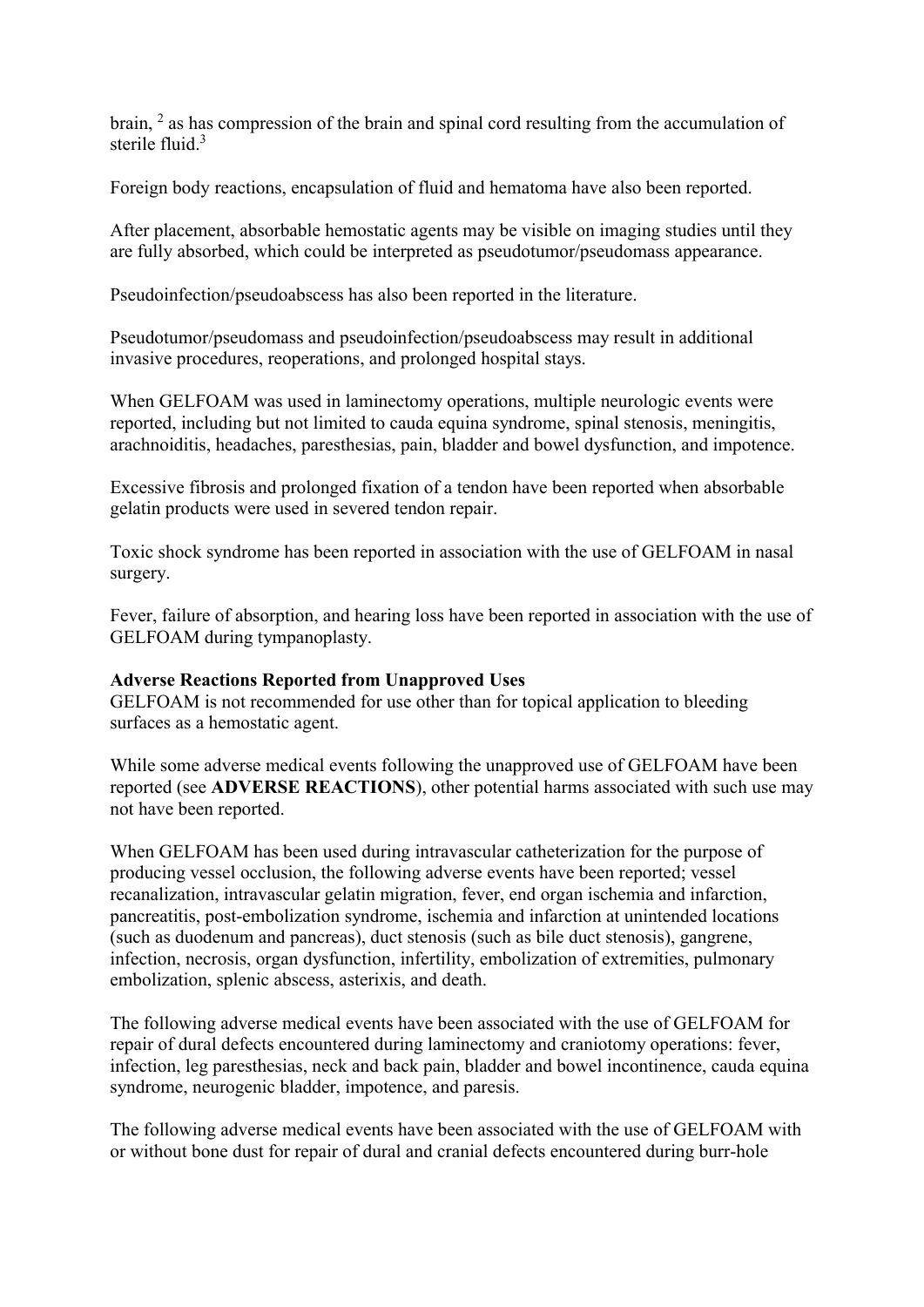operations or craniotomies: cerebrospinal fluid retention and hydrocephalus leading to secondary intervention (see **PRECAUTIONS**).

### **DOSAGE AND ADMINISTRATION**

Sterile technique should always be used in removing the inner envelope containing the GELFOAM Sterile Sponge from the outer printed sealed envelope. The minimum amount of GELFOAM of appropriate size and shape should be applied dry or wet (see **DIRECTIONS FOR USE**) to the bleeding site and held firmly in place until hemostasis is observed. Opened envelopes of unused GELFOAM must always be discarded.

#### **HOW SUPPLIED**

GELFOAM Sterile Sponge is supplied in a sterile envelope enclosed in an outer peelable envelope. Sterility of the product is assured unless the outer envelope has been damaged or opened. It is available in the following sizes:

| Sponge-Size $12-7$ mm                  | Box of 12                | GTIN 00300090315085  |
|----------------------------------------|--------------------------|----------------------|
|                                        |                          | $(0009 - 0315 - 08)$ |
| Sponge-Size 50                         | Box of $4$               | GTIN 00300090323011  |
|                                        |                          | $(0009 - 0323 - 01)$ |
| Sponge-Size 100                        | Box of 6                 | GTIN 00300090342012  |
|                                        |                          | $(0009 - 0342 - 01)$ |
| Sponge-Size 100                        | (Individual) One Sterile | GTIN 00300090342104  |
|                                        | Sponge                   | $(0009 - 0342 - 10)$ |
| Sponge-Size 200                        | Box of 6                 | GTIN 00300090349035  |
|                                        |                          | $(0009 - 0349 - 03)$ |
| GELFOAM-JMI™ Sponge                    | Kit includes GELFOAM     | GTIN 00360793310107  |
| Kit (GELFOAM                           | Absorbable Gelatin       | $(60793 - 310 - 10)$ |
| Absorbable Gelatin                     | Sponge, USP, One Sterile |                      |
| Sponge USP and                         | Sponge                   |                      |
| Thrombin, Topical                      |                          |                      |
| (Bovine) USP, Thrombin-                |                          |                      |
| JMI <sup>®</sup> , 5,000 International |                          |                      |
| Units)-Size 100                        |                          |                      |

#### **Storage and Handling**

GELFOAM Sterile Sponge should be stored at 25°C (77°F); excursions permitted to 15-30°C (59-86°F) [see USP Controlled Room Temperature]. Once the package is opened, contents are subject to contamination. It is recommended that GELFOAM be used as soon as the package is opened and unused contents discarded.

This product is prepackaged sterile and intended only for single use. Reuse can result in transmission of bloodborne pathogens (including HIV and hepatitis), potentially endangering patients and health care providers. Adherence to the principles of aseptic technique when using this product is essential.

**Caution:** Federal law restricts this device to sale by or on the order of a physician.

### **CLINICAL STUDIES**

GELFOAM Sterile Sponge is a water-insoluble, hemostatic device prepared from purified skin gelatin, and capable of absorbing up to 45 times its weight of whole blood. <sup>10</sup> The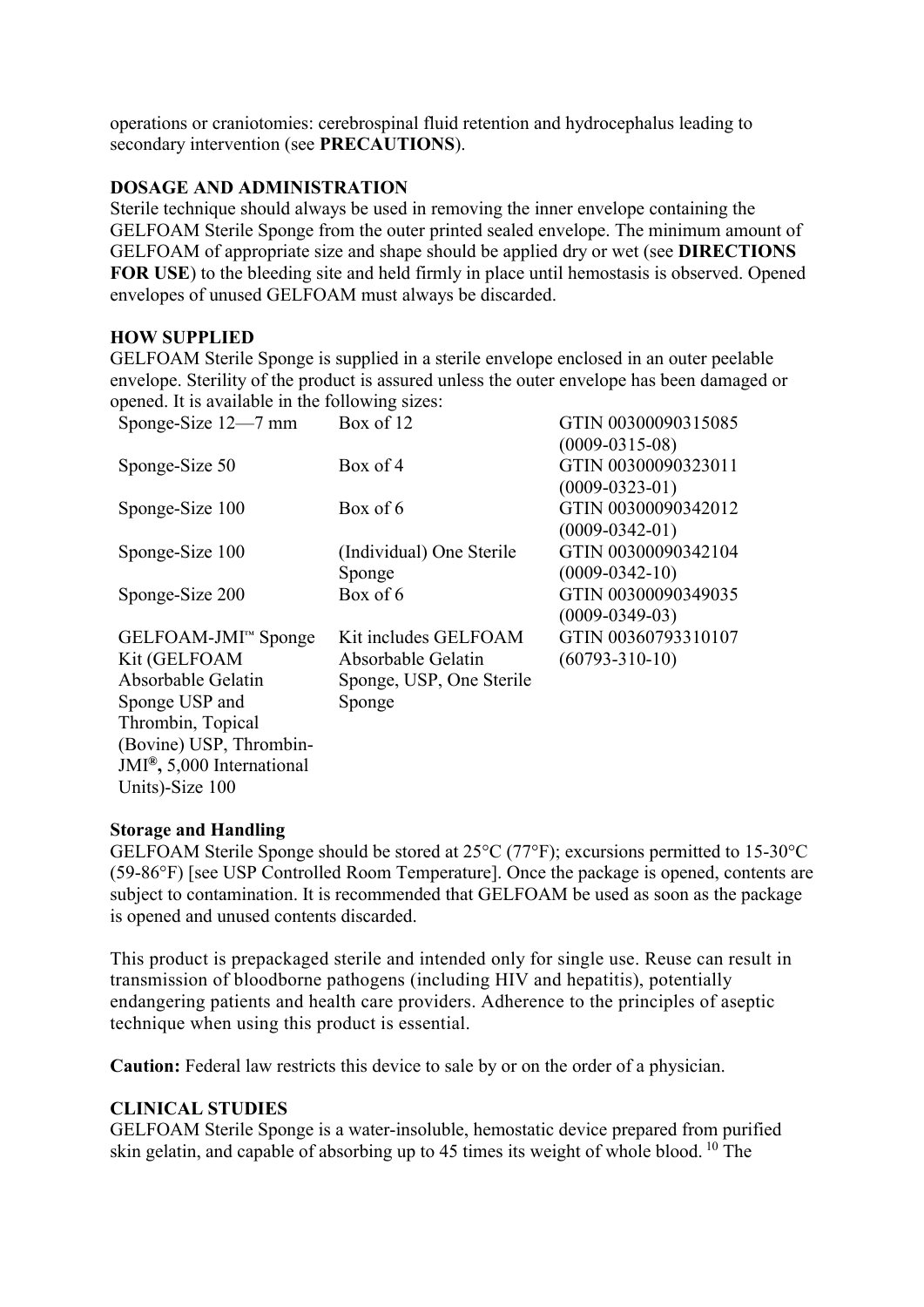absorptive capacity of GELFOAM is a function of its physical size, increasing as the size of the gelatin sponge increases.  $11$ 

The mechanism of action of surface-mediated hemostatic devices is supportive and mechanical. <sup>11</sup> Surface-acting devices, when applied directly to bleeding surfaces, arrest bleeding by the formation of an artificial clot and by producing a mechanical matrix that facilitates clotting. <sup>4</sup> Jenkins et-al <sup>8</sup> have theorized that the clotting effect of GELFOAM may be due to release of thromboplastin from platelets, occurring when platelets entering the sponge become damaged by contact with the walls of its myriad interstices. Thromboplastin interacts with prothrombin and calcium to produce thrombin, and this sequence of events initiates the clotting reaction. The authors suggest that the physiologic formation of thrombin in the sponge is sufficient to produce formation of a clot, by its action on the fibrinogen in blood. <sup>8</sup> The spongy physical properties of the gelatin sponge hasten clot formation and provide structural support for the forming clot. 4, <sup>5</sup>

Several investigators have claimed that GELFOAM becomes liquefied within a week or less and is completely absorbed in four to six weeks, without inducing excessive scar formation.<sup>7,</sup> 10, 12, 13, <sup>14</sup> Barnes <sup>13</sup> reviewed experiences with GELFOAM in gynecologic surgery. No excessive scar tissue, attributable to the absorption of GELFOAM, could be palpated at postoperative examination.

### **ANIMAL PHARMACOLOGY**

Surface-acting hemostatic devices, when applied directly to bleeding surfaces, arrest bleeding by providing a mechanical matrix that facilitates clotting.<sup>4, 5, 6, 7</sup> Due to their bulk,  $\frac{1}{2}$  surface-acting hemostatic agents slow the flow of blood, protect the forming clot, and offer a framework for deposition of the cellular elements of blood.<sup>4, 5, 6, 8</sup> MacDonald and Mathews <sup>9</sup> studied GELFOAM implants in canine kidneys and reported that it assisted in healing, with no marked inflammatory or foreign-body reactions.

Jenkins and Janda<sup>5</sup> studied the use of GELFOAM in canine liver resections and noted that the gelatin sponge appeared to offer a protective cover and provide structural support for the reparative process.

Correll et al<sup>7</sup> studied the histology of GELFOAM Sterile Sponge when implanted in rat muscle and reported no significant tissue reaction.

#### **REFERENCES**

1. Lindstrom PA: Complications from the use of absorbable hemostatic sponges. *AMA Arch Surg.* 1956; *73(1)*:133-141.

2. Knowlson GTG. Gelfoam granuloma in the brain. *J Neurol Neurosurg Psychiatry* 1974; *37*:971-973.

3. Herndon JH, Grillo HC, Riseborough EJ, et al: Compression of the brain and spinal cord following use of GELFOAM. *Arch Surg.* 1972;104:107.

4. Guralnick W, Berg L: GELFOAM in oral surgery. O*ral Surg* 1948; *1*:629-632.

5. Jenkins HP, Janda R, Clarke J: Clinical and experimental observations on the use of gelatin sponge or foam. *Surg* 1946; 20:124-132.

6. Jenkins HP, Janda R: Studies on the use of gelatin sponge or foam as a hemostatic agent in experimental liver resections and injuries to large veins. *Ann Surg.* 1946;124:952-961.

7. Correll JT, Prentice HR, Wise EC: Biologic investigations of a new absorbable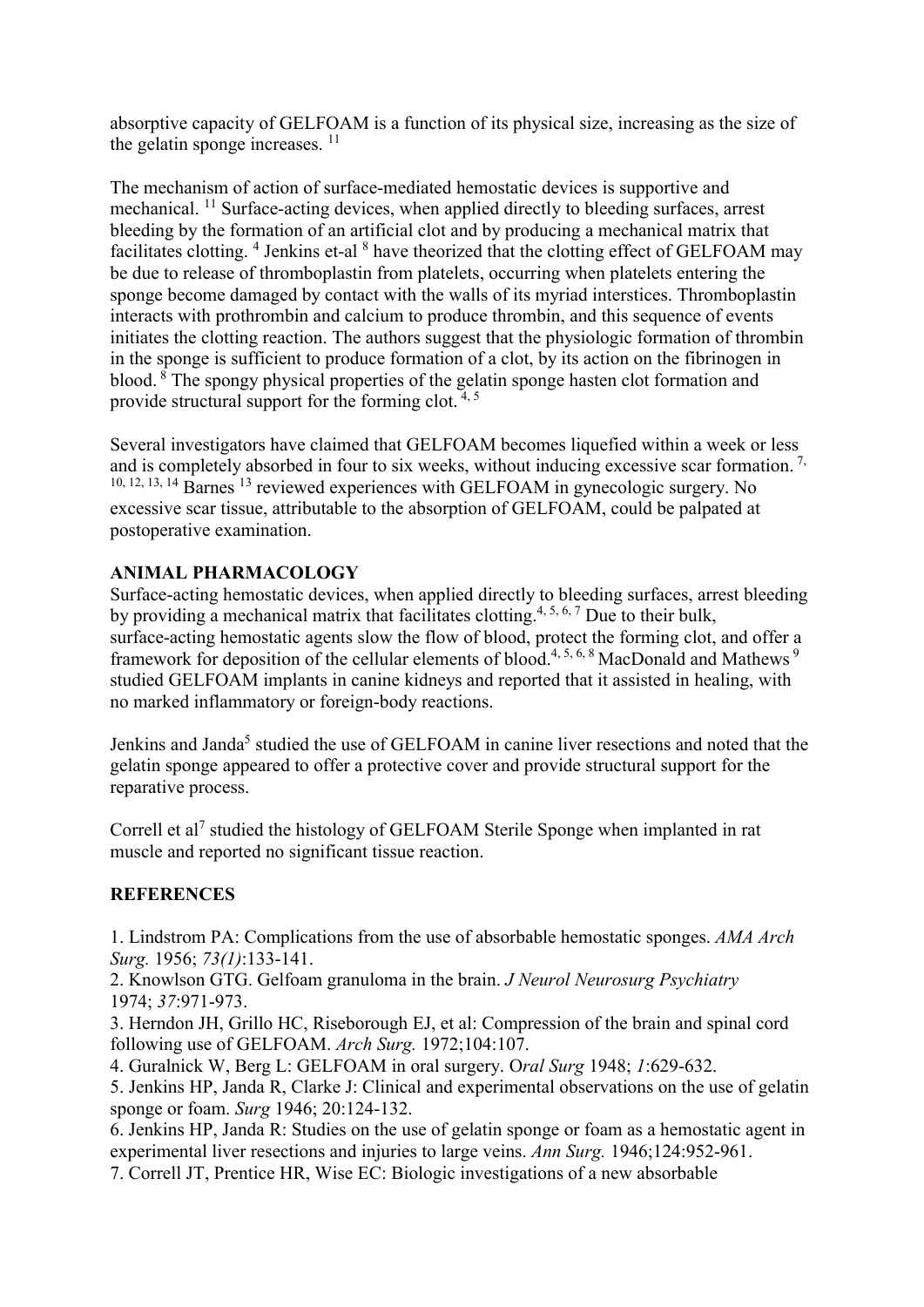sponge. *Surg Gynecol Obstet.* 1945; 181:585-589.

8. Jenkins HP, Senz EH, Owen H, et al: Present status of gelatin sponge for control of hemorrhage. JAMA 1946; 132:614-619.

9. MacDonald SA, Mathews WH: Fibrin foam and GELFOAM in experimental kidney wounds. *Annual American Urological Association,* July 1946.

10. Council on Pharmacy and Chemistry: Absorbable Gelatin sponge - new and nonofficial remedies. JAMA. 1947; *135*:921.

11. Goodman LS, Gilman A: Surface-acting drugs, in The Pharmacologic Basis of Therapeutics, ed 6. New York, *MacMillan Publishing Co.* 1980, p 955.

12. Treves N: Prophylaxis of postmammectomy lymphedema by the use of GELFOAM laminated rolls. Cancer 1952; 5:73-83.

13. Barnes AC: The use of gelatin foam sponges in obstetrics and gynecology. *Am J Obstet Gynecol* 1963; 86:105-107.

14. Rarig HR: Successful use of gelatin foam sponge in surgical restoration of fertility. *Am J Obstet Gynecol.* 1963; 86:136.

This product's label may have been updated. For current full prescribing information, please visit [www.pfizer.com](http://www.pfizer.com/).





Manufactured by: Pharmacia & Upjohn Company LLC 7000 Portage Road Kalamazoo, Michigan 49001 USA 1-800-253-8600